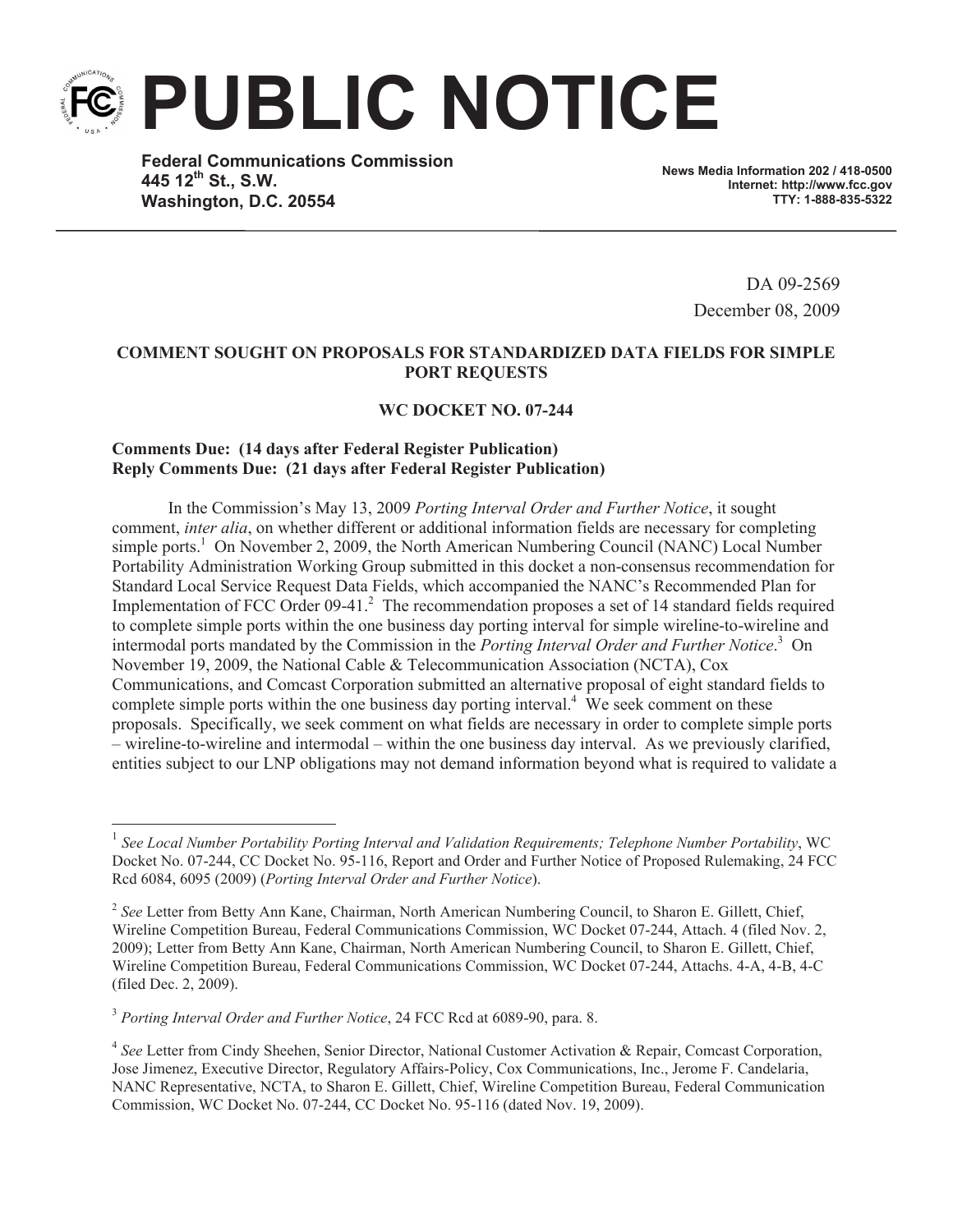port request and accomplish a port.<sup>5</sup> Thus, commenters should focus on the minimum amount of information needed to complete a port in considering what number of fields is appropriate.

The Commission concluded that nine months after the NANC submits its recommendation is sufficient time for parties to implement changes needed to implement one business day porting for simple wireline-to-wireline and intermodal port requests.<sup>6</sup> Thus, to expedite the Commission's further consideration of the recommendations and facilitate implementation within this time frame, interested parties may file comments on or before (14 days after publication in the *Federal Register*), and reply comments on or before (21 days after publication in the *Federal Register)*.

Comments may be filed using the Commission's Electronic Comment Filing System (ECFS) or by filing paper copies.<sup>7</sup> Comments filed through the ECFS can be sent as an electronic file via the Internet to http://www.fcc.gov/cgb/ecfs/. Generally, only one copy of an electronic submission must be filed. If multiple docket or rulemaking numbers appear in the caption of the proceeding, commenters must transmit one electronic copy of the comments to each docket or rulemaking number referenced in the caption. In completing the transmittal screen, commenters should include their full name, U.S. Postal Service mailing address, and the applicable docket or rulemaking numbers. All filings concerning this Public Notice should refer to **WC Docket No. 07-244**. Parties may also submit an electronic comment by Internet e-mail. To get filing instructions for e-mail comments, commenters should send an e-mail to ecfs@fcc.gov, and should include the following words in the body of the message, "get form." A sample form and directions will be sent in reply. Parties who choose to file by paper must file an original and four copies of each filing. If more than one docket or rulemaking number appears in the caption of this proceeding, commenters must submit two additional copies for each additional docket or rulemaking number.

Paper filings can be sent by hand or messenger delivery, by commercial overnight courier, or by first-class or overnight U.S. Postal Service mail (although we continue to experience delays in receiving U.S. Postal Service mail). Parties are strongly encouraged to file comments electronically using the Commission's ECFS.

• The Commission's contractor will receive hand-delivered or messenger-delivered paper filings for the Commission's Secretary at 236 Massachusetts Avenue, N.E., Suite 110, Washington, D.C. 20002. Effective **December 28, 2009**, the Commission's contractor will begin receiving handdelivered and/or messenger-delivered paper filings for the Commission's Secretary at the **FCC Headquarters** building located at **445 12th Street, SW, Room TW-A325, Washington, DC 20554.** This is the **ONLY** location where hand-delivered or messenger-delivered paper filings for the Commission's Secretary will be accepted. **Accordingly, the Commission will close the filing location at 236 Massachusetts Avenue, NE, Suite 110, Washington, DC 20002.**

-The filing hours at this location are 8:00 a.m. to 7:00 p.m.

-All hand deliveries must be held together with rubber bands or fasteners.

<sup>5</sup> *See Telephone Number Requirements for IP-Enabled Services Providers; Local Number Portability Porting Interval and Validation Requirements; IP-Enabled Services; Telephone Number Portability; Numbering Resource Optimization*, WC Docket Nos. 07-243, 07-244, 04-36, CC Docket Nos. 95-116, 99-200, Report and Order, Declaratory Ruling, Order on Remand, and Notice of Proposed Rulemaking, 22 FCC Rcd 19531, 19554, para. 42 (2007), *aff'd sub nom. National Telecomms. Cooperative Ass'n v. FCC* (D.C. Cir. Apr. 28, 2009).

<sup>6</sup> *Porting Interval Order and Further Notice*, 24 FCC Rcd at 6091, para. 11.

<sup>7</sup> *See Electronic Filing of Documents in Rulemaking Proceedings*, GC Docket No. 97-113, Report and Order, 13 FCC Rcd 11322 (1998).